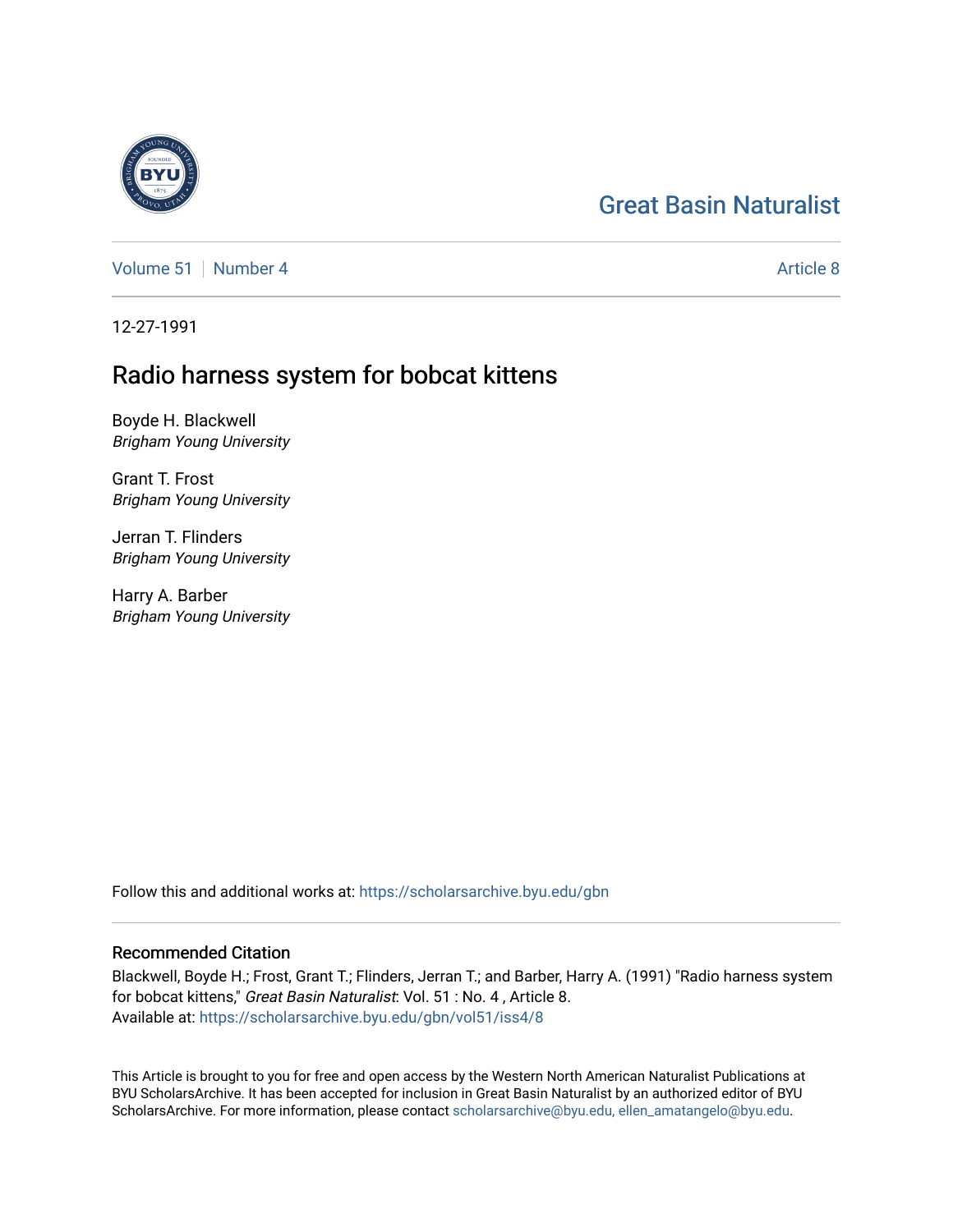### RADIO HARNESS SYSTEM FOR BOBCAT KITTENS

Boyde H. Blackwell<sup>1</sup>, Grant T. Frost<sup>1</sup>, Jerran T. Flinders<sup>1</sup>, and Harry A. Barber<sup>1</sup>

ABSTRACT.-Eight bobcat kittens were fitted with a specially designed harnesssystem supporting a radio transmitter. These kittens were the youngest known to be radio-instrumented. This system was used successfully through two seasons, from June 1989 to January 1991. Litters of kittens were located soon after birth for weighing, marking, and aging (by tooth eruption). During the first year when kittens were at least eight weeks old and six weeks old the second year, attempts were made to radio~instrument kittens in each litter. This harness system allowed litters to be located periodically until their death or dispersal. We were able to collect important data during the most crucial and least known weeks of the lives of bobcat kittens.

*Key words: bobcat,* Felis rufus, *kitten, radio telemetry, behavior, mortality, break-away harness, Utah.*

Little information has been generated concerning the first 48 weeks of life for bobcat kittens *(Felis rufus).* McCord and Cardoza (1982) and Jackson (1986) reported these first weeks of life were crucial to further development of hunting and predator-avoidance skills that enable the dispersal of experienced bobcat kittens. Our study of bobcats made it increasingly clear that habitat selection, location of prey, location of fresh water, and successful predator avoidance are all important factors directly related to survival of bobcat kittens.

Radio-instrumented collars have been used successfully to collect data on bobcats in many areas (Bailey 1974, Karpowitz 1981, Lawhead 1984, Jackson 1986, Litvaitis et al. 1986). However, due to the rapid growth of bobcat kittens in their first year, the fixed collar used for adult bobcats was not considered an option. Intraperitoneal-implanted transmitters were also not considered a safe option for kittens for fear that in recovering from surgery they would not be able to keep up with the normal movements of the litter and might have difficulty competing for food. Jackson et al. (1988) developed an expandable, dropoff harness for bobcat kittens five months or older, which he used in Colorado.

After our first year of study concerning the reproductive habits of female bobcats and their young in Utah, we felt it necessary to develop a radio-instrumented harness that would fit smaller and younger kittens yet expand to fit juveniles. By modifying Jackson et al.'s (1988) design, we were able to develop a harness successfully used on bobcat kittens as young as six weeks old.

This study tested the hypotheses (1) that an expandable, drop-off, radio-instrumented harness could be successfully used on bobcat kittens as young as six weeks old and (2) that the harness would neither alter normal behavior nor contribute significantly to mortality.

#### STUDY AREA

The Sheeprock and Tintic mountains of the Wasatch National Forest and adjacent private property, as well as lands administered by the U.S. Bureau of Land Management, were established by the Utah Division of Wildlife Resources as a study area in 1987. Most of the area is closed to all harvest and pursuit of bobcats. Included are portions of Tooele and Juab counties in northwest central Utah. Sagebrush-desert shrub, pinion-juniper, mountain brush, and montane mixed forest are the common vegetative zones (Johnson 1989). Average annual precipitation ranges between 15.2 and 25.1 cm, with amounts increasing with elevation. Elevations range from about 1600 m to 2827 m. These mountains are typical of the cold-desert portion of the northern Great Basin.

<sup>&</sup>lt;sup>1</sup>Department of Botany and Range Science, Brigham Young University, Provo, Utah 84602.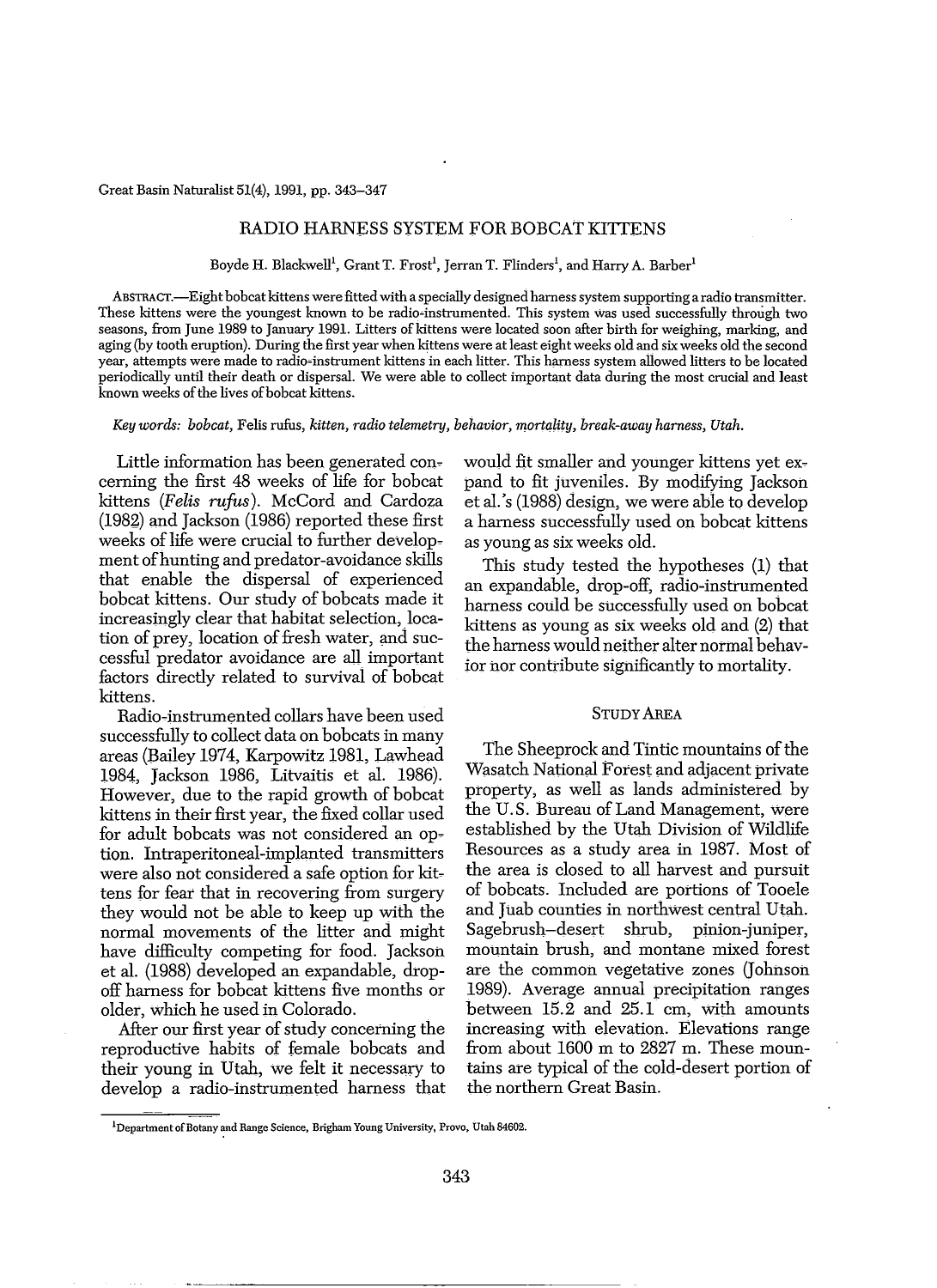

Fig. 1. An expandable, drop-off, radio-transmitter harness constructed for use on kittens at least six weeks old. (A) One-piece harness with elastic fabric before harness was assembled. (B) Attachment ofradio transmitter to neck loop. (C) Completed harness; neck and chest loops are 1.5 cm wide and elastic fabric is encased in vinyl-coated polyester (VCP). Neck loop expands from 15.5 to 26 cm, chest loop from 24 to 54 cm. Back strap (3 cm long  $\times$  2 cm wide) and chest strap (6 cm long  $\times$  1.5 cm wide) are made of VCP. Antenna is encased by two sandwiched layers of VCP.

#### HARNESS CONSTRUCTION

Neck and chest loops, constructed of 1.3-cm~Wide elastic fabric, Were completely covered by a layer of brown vinyl-coated polyester (VCP) reinforced With imbedded woven nylon string (Fig. 1A). VCP is a perforated fabric and allows sunlight to penetrate to the rubber fabric, thus increasing potential for time~based disintegration. These perforations are approximately 2 mm X 1 mm (10 *per* 1 cm2 ). Neck and chest loops, as well as the back strap, Were constructed in one piece in the shape of a capital  $H$  (Fig. 1A).

The VCP chest strap was pop-riveted to the chest loop and sewn to the neck loop With waxed upholstery cord. A small radio transmitter (Telonics Inc. Model 070, Mesa, Arizona) was stitched, With waxed upholstery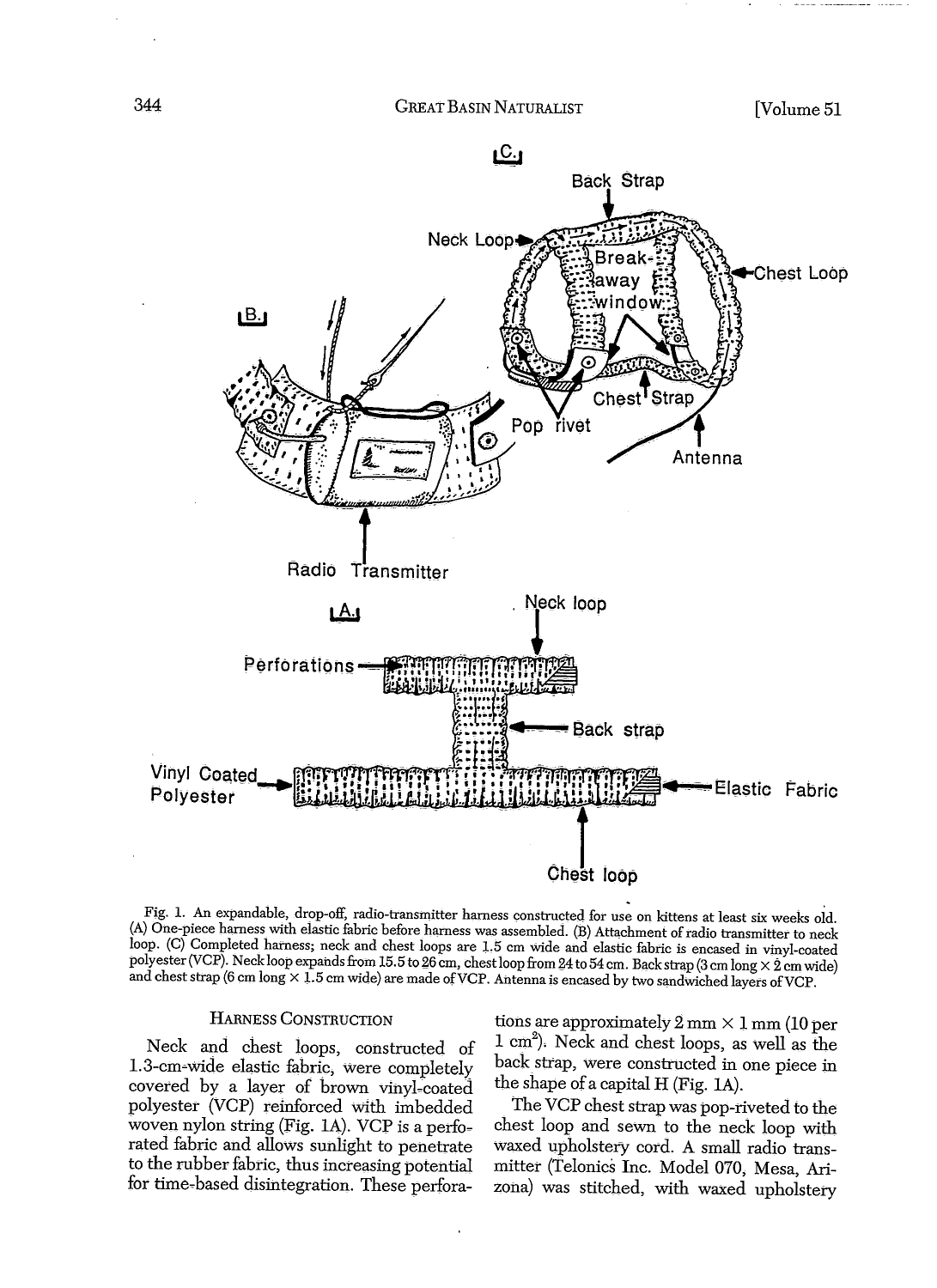cord, to a wider piece of VCP fabric inserted at the bottom of the neck loop (Fig. IB). The antenna for the transmitter, encased in the VCP harness, protruded slightly from the chest loop at the bottom (Fig. 1C). The edges of the VCP harness were double stitched with nylon thread. The completed width of the chest and neck loops was 1.5 cm, the back strap was  $2 \text{ cm}$  wide  $\times$  3 cm long, and the chest strap was  $1.5$  cm wide  $\times$  6 cm long.

The neck loop circumference was 15.5 cm and expanded to 26 cm, while the chest loop was 24 cm and expanded to 54 cm. The average weight of the completed harness system Was 46.5 g, less than half the weight of the harness used by Jackson et al. (115 g; 1988).

#### RESULTS

To place the harness on the bobcat kitten, we stretched and pulled the neck and chest loops over the bobcat's head. The neck loop rests in front of the shoulders on the neck, with the transmitter under the chin (Fig. 2A). The chest loop fits behind the front legs, with the legs straddling the chest strap (Fig. 2B).

We radio-instrumented eight bobcat kittens (four males, four females) (Table 1). One male kitten harnessed at nine weeks wore the harness system for 28 weeks, at which time the harness was replaced with a regular onepiece collar worn by other adult bobcats. We found the harness in very poor condition, as we had expected. We estimated that the harness would have fallen off in approximately three to four more weeks. There were no abrasions or sores caused from wearing it.

The harnesses were worn by the kittens for a varied number of days (Table 1), the least being two days, the most 32 weeks. One kitten was able to free itself from the harness because elastic inside the VCP was purposefully cut when the harness was first placed on the kitten. One kitten apparently hooked the back strap on a branch of a prostrate juniper tree and in its struggle to free itself twisted the harness tighter around the branch and its neck.

#### **DISCUSSION**

Only one kitten, which wore the harness for 32 weeks, was found to have harness-related sores present on the neck and in the chest loop

### <u>i A.j</u>







Fig. 2. (A) Side view of bobcat kitten wearing harness. (B) Bottom view of harness worn by bobcat kitten with front legs on either side of chest strap.

area. Because of this, we added two breakaway windows (Fig. 1C) to the neck and chest loops, factors that will greatly increase the probability that the harness will break away before causing abrasive injury to the kitten.

Steigers and Flinders (1980) developed a break-away, expandable collar for mule deer fawns. We recommend this same type of break-away system for the bobcat kitten harness to ensure a complete and timely loss of the harness. Steigers and Flinders found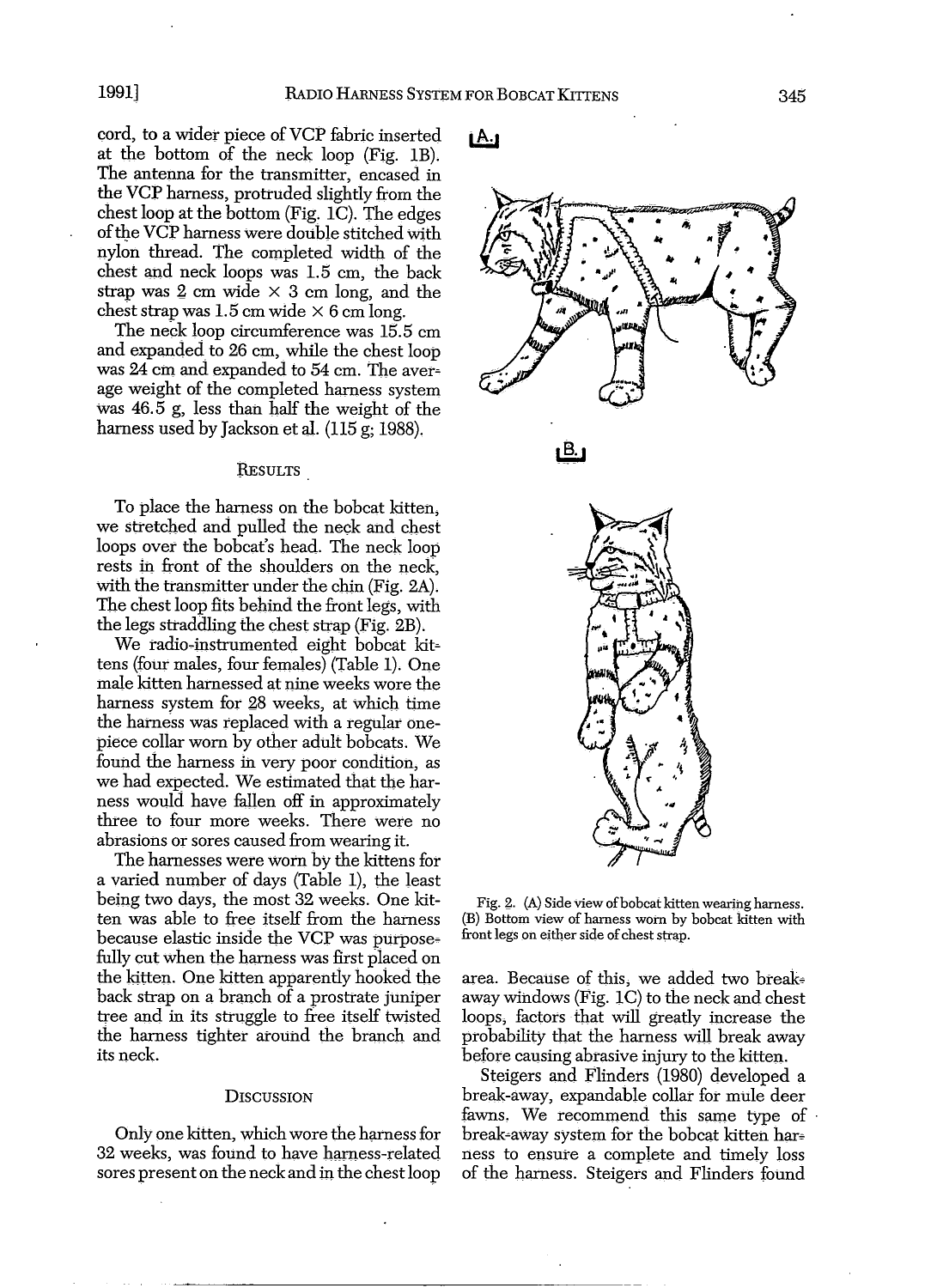| Bobcat<br>kittens | Age<br>(weeks) | Weight<br>(g) | Harness<br>use<br>(weeks) | Results           |
|-------------------|----------------|---------------|---------------------------|-------------------|
| 17M male          | 9              | 1600          | 28/replaced               | dispersed         |
| $22M$ male        | 18             | 3200          | 13                        | death/starvation  |
| 24F female        | 14             | 1900          | 16                        | death/predation   |
| 29F female        | 8              | 1480          |                           | radio stopped     |
| 30F female        |                | 1210          | 2 days                    | slipped harness   |
| 33M male          |                | 1100          |                           | death/natural     |
| 34F female        |                | 1050          |                           | death/harness     |
| 35M male          |                | 1610          | 32                        | collar broke away |

TABLE 1. Results of radio-instrumented harness system fitted to eight bobcat kittens, 1989-1990.

that surgical tubing (0.318-cm wall thiclmess  $\times$  1.27-cm diameter) had an approximate life of 10-13 months and recommended thinner tubing for shorter life. We recommend 0.159cm~thick tubing and are confident that this addition will meet our objectives for future use.

We have found that valuable data can be collected on mortality rates and behavior of young bobcats with this harness system. Not counting the harness-related death, there Was a high natural mortality rate for the kittens. Two of the seven died of natural causes while wearing the harness. Two that grew large enough to wear adult radio collars were lost as juveniles; one died of starvation or disease, and the other disappeared during dispersal. Our data show there is a high mortality rate at all stages for young bobcats (Table 1).

By taking simultaneous readings of locations for collared dam bobcats and offspring with harnesses (and in one case between two siblings harnessed at the same time), we were able to study patterns of movement, homerange use, and family continuity. All kittens had a lower average daily minimum movement than their dams, confining their activities almost exclusively to the core area of the dams' home ranges (determined with Program Home Range, Ackerman et al. 1989). Kittens were found up to 1.5 km apart; but one would be with the mother and the otherin a secure den. The mother Was located with at least one of her kittens 50-80% of the time. When the mother was not with the kittens, she was found up to  $2 \text{ km}$  away. This suggests that estimates of kitten survival may not be very accurate if based on observations of kit~ tens seen with their dams.

#### ACKNOWLEDGMENTS

The major funding for this project was provided through the U.S. Fish and Wildlife Service, Utah Division of Wildlife Resources, and Brigham Young University; additional assistance was provided by the Utah Chapter of The Wildlife Society. We thank the  $\hat{U}$ .S. Forest Service, Bureau ofLand Management, and the U.S. Army at Dugway Proving Grounds, Tooele County, Utah, for equipment and residency during the study. We also aclmowledge private landholders for allowing access to their land. We thank Earl Southerland, our trapper and houndsman, and the Utah Division ofWildlife Resources nongame managers Randy Radant, Jordan Pederson, Kenneth McDonald, Dennis Shirley, and Bill Bates for their dedicated support. We also appreciate the Brigham Young University Upholstery Department for providing coun~ sel and workmanship on the kitten harnesses.

#### LITERATURE CITED

- ACKERMAN, B. B., F. A. LEBAN, M. D. SAMUEL, AND E. O. GARTON. 1989. User's manual for program home range. 2nd ed. Technical Report 15. Forestry, Wildlife and Range Experiment Station, University of Idaho, Moscow. 79 pp.
- BAILEY, T. N. 1974. Social organization in a bobcat population. Journal of Wildlife Management 38: 435-446.
- JACKSON, D. H. 1986. Ecology of bobcats in east-central Colorado. Unpublished dissertation, Colorado State University, Fort Collins. 116 pp.
- JACKSON, D. H., L. S. JACKSON. AND W. K. SEITZ. 1988. An expandable drop-off transmitter harness for young bobcats. Journal of Wildlife Management 49:46-49.
- JOHNSON, KENDALL L. 1989. Rangeland resources of Utah. A cooperative service of Utah State University, Logan, Utah. Utah Rangeland Committee. 103pp.